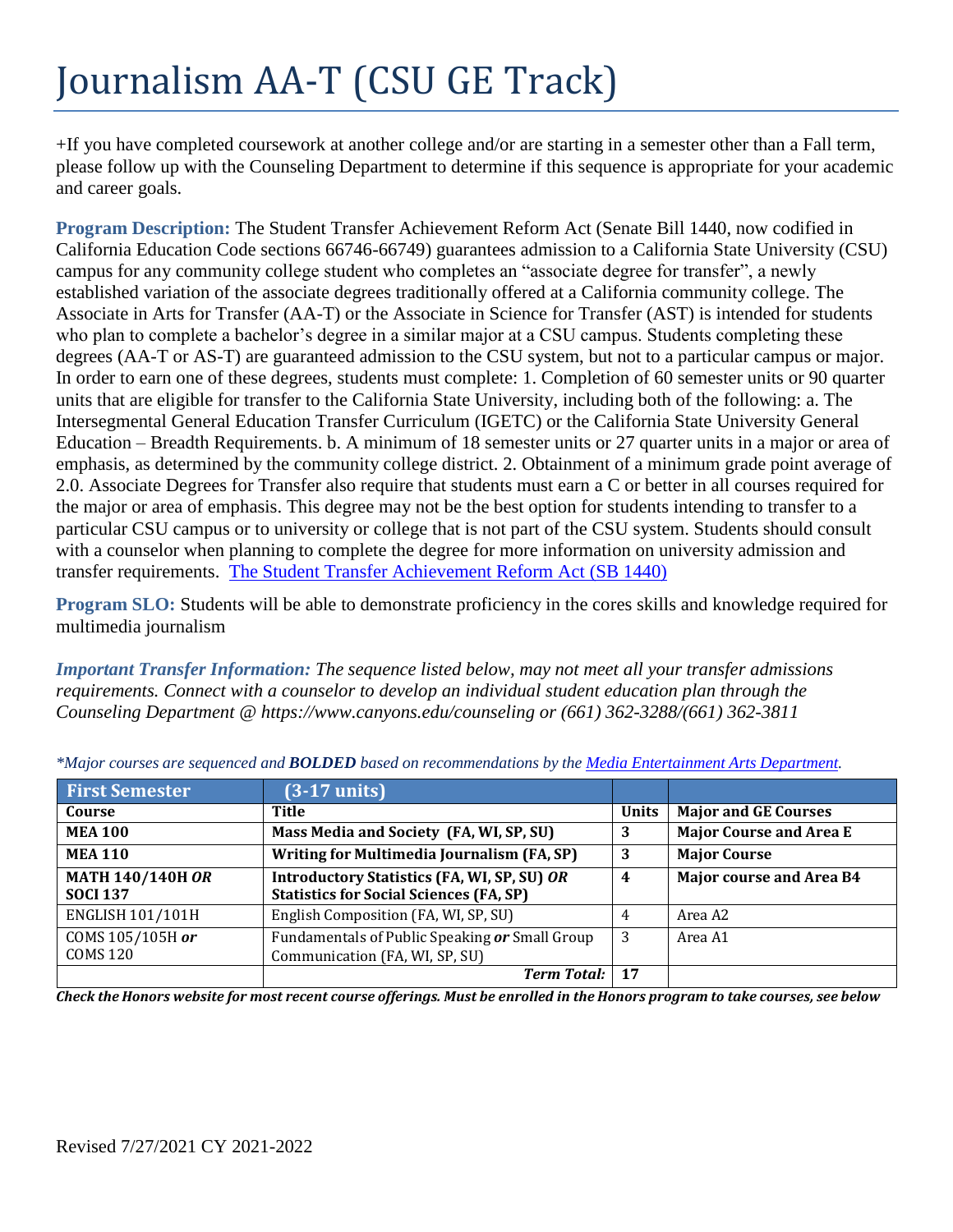| Second Semester           | $(18-32 \text{ units})$                         |              |                                |
|---------------------------|-------------------------------------------------|--------------|--------------------------------|
| Course                    | <b>Title</b>                                    | <b>Units</b> | <b>Major and GE Courses</b>    |
| <b>MEA 125 OR</b>         | <b>Introduction Multimedia Journalism (FA,</b>  | 3            | <b>Major Course</b>            |
| <b>MEA 210 OR</b>         | SP)Intermediate News Reporting/Writing          |              |                                |
| <b>PHOTO 215</b>          | (SP) Photojournalism and News                   |              |                                |
| <b>Department Highly</b>  | <b>Photography (FA)</b>                         |              |                                |
| <b>Recommends MEA 125</b> |                                                 |              |                                |
| <b>Major Required</b>     | Select one course from the Major                | 3            | <b>Major Course</b>            |
| Elective                  | <b>RequiredElectives table below</b>            |              |                                |
| <i>*Critical Thinking</i> | Choose one course from the CSU GE A3 category   | 3            | Area A3                        |
|                           | (FA, WI, SP, SU)                                |              |                                |
| Arts Course               | Choose one course from the CSU GE Area          | 3            | Area C <sub>1</sub>            |
|                           | C1(FA, WI, SP, SU)                              |              |                                |
| American Institutions-    | Complete first course in chosen option - (note: | 3            | American Institutions and Area |
| Choose Option I or II     | must take both classes within one option)       |              | C <sub>2</sub>                 |
|                           | (FA, WI, SP, SU) See table below for options    |              |                                |
|                           | <b>Term Total:</b>                              | 15           |                                |

*\*Some CSU's will require a second semester of English Composition.*

| <b>Third Semester</b>        |                                                                                                                                                       |              |                                       |
|------------------------------|-------------------------------------------------------------------------------------------------------------------------------------------------------|--------------|---------------------------------------|
| Course                       | <b>Title</b>                                                                                                                                          | <b>Units</b> | <b>Major and GE Courses</b>           |
| <b>MEA 225</b>               | <b>News Media Production I (FA, SP)</b>                                                                                                               | 3            | <b>Major Course</b>                   |
| <b>American Institutions</b> | Complete second course in chosen option - (note:<br>must take both classes within one option)<br>(FA, WI, SP, SU) See table below for options         | 3            | American Institutions and<br>Area D   |
| Arts <i>or</i> Humanities    | Choose one course in CSU GE Area C1 or C2 (FA,<br>WI, SP, SU)                                                                                         | 3            | Area C <sub>1</sub> or C <sub>2</sub> |
| <b>Physical Science</b>      | Choose one course from CSU GE Area B1 (if not<br>taking the corresponding lab, will need to add a<br>lab to the Life Science course) (FA, WI, SP, SU) | $3 - 4$      | Area B1 (and B3)                      |
| Social Science Course        | Choose one course from CSU GE Area D (FA, WI,<br>SP, SU)                                                                                              | 3            | Area D                                |
|                              | <b>Term Total:</b>                                                                                                                                    | $15 - 16$    |                                       |

| <b>Fourth Semester</b>       |                                                  |              |                             |
|------------------------------|--------------------------------------------------|--------------|-----------------------------|
| Course                       | Title                                            | <b>Units</b> | <b>Major and GE Courses</b> |
| Life Science                 | Choose one course from CSU GE Area B2 (if not    | $3-4$        | Area B2 (and B3)            |
|                              | taking the corresponding lab, will need to add a |              |                             |
|                              | lab to the Physical Science course)              |              |                             |
| <b>Ethnic Studies</b>        | Choose one course from CSU GE Area F             | 3            | Area F                      |
|                              | (FA, WI, SP, SU)                                 |              |                             |
| CSU Elective-                | Choose any course that is CSU transferable       | 3            | Elective                    |
| <b>Department recommends</b> | (FA, WI, SP, SU) Department Recommends MEA       |              |                             |
| <b>MEA 230</b>               | 230 - News Media Production II (FA, SP)          |              |                             |
| CSU Elective Department      | Choose any course that is CSU transferable       | 3            | Elective                    |
| recommends MEA 210           | (FA, WI, SP, SU) Department Recommends MEA       |              |                             |
|                              | 210 Intermediate News Reporting/Writing (SP)     |              |                             |
|                              | if not yet taken                                 |              |                             |
| <b>CSU Elective</b>          | Choose any course that is CSU transferable       |              | Elective                    |
|                              | (FA, WI, SP, SU)                                 |              |                             |
|                              | <b>Term Total:</b>                               | $13 - 14$    |                             |

**Total Units: 60**

## **Major Required Electives: Select a minimum of six units from the following:**

| <b>COMS 100/100H</b> | 1. S P<br>WT<br>Process of<br><b>Communication</b><br>(FA. |  |
|----------------------|------------------------------------------------------------|--|
| <b>COMS 225</b>      | (FA, SP)<br><b>Strategies of Argumentation</b>             |  |